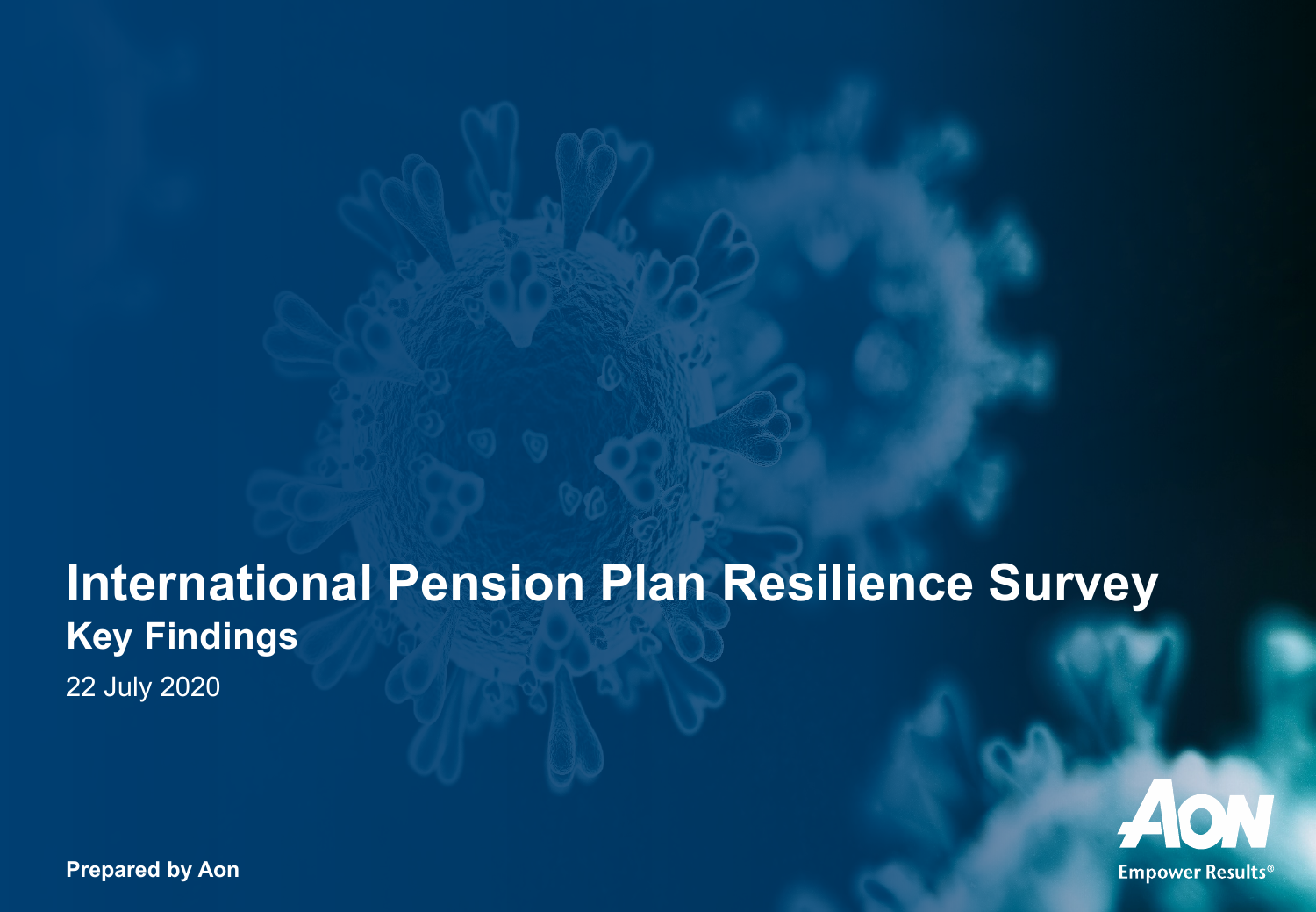International Pension Plans (IPPs) have often been used to great effect to solve the complexities of providing retirement benefits to mobile employees – with a particular focus on populations such as rotators and career expats. But with the majority of IPPs being defined contribution, how are they responding to recent financial market volatility and what should sponsoring employers do now?

Our survey highlighted five key trends. Click each hexagon for actions employers could adopt to address these issues:



**About the survey** We surveyed organisations across all sectors who currently have an IPP to gather a market perspective on how those plans are responding to challenges during the COVID-19 crisis.

We received 22 responses from organisations with stated IPP assets ranging between \$1m and \$6bn, and between 8 and 8,000 members.

Of these, 76% were DC plans, 14% were DB plans and 10% were hybrid plans.



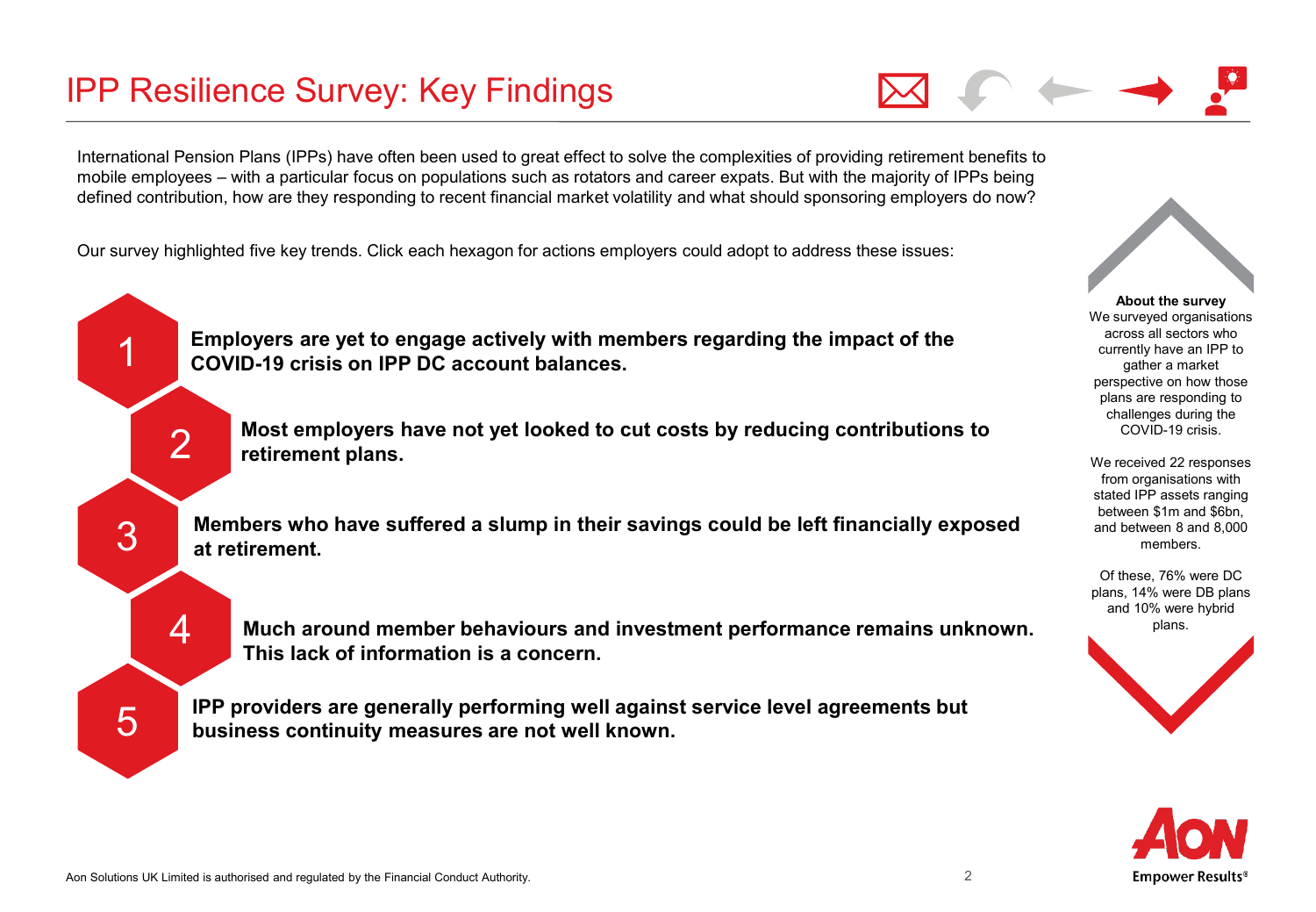<span id="page-2-0"></span>

### 1 **Employers are yet to engage actively with members regarding the impact of the COVID-19 crisis on IPP DC account balances.**

This echoes our wider research, where we found employers have so far prioritised physical and mental wellbeing as the pandemic took hold, but there is an emerging trend to provide information and reassurance around long-term savings goals.

Interestingly, many providers of domestic retirement plans have communicated directly with members, which does not appear to be the case for IPPs covered in this survey.

### Members have been contacted with information on…





### **Risk**

With significant volatility in investment markets, members who are not experienced **investors may make knee-jerk decisions**. As a result, eventual member retirement outcomes may suffer.

Employers should take an active interest in members' financial wellbeing, as they do their physical and mental wellbeing. There is no time like the present crisis to push forward with a **financial wellbeing strategy to increase engagement and retention.**

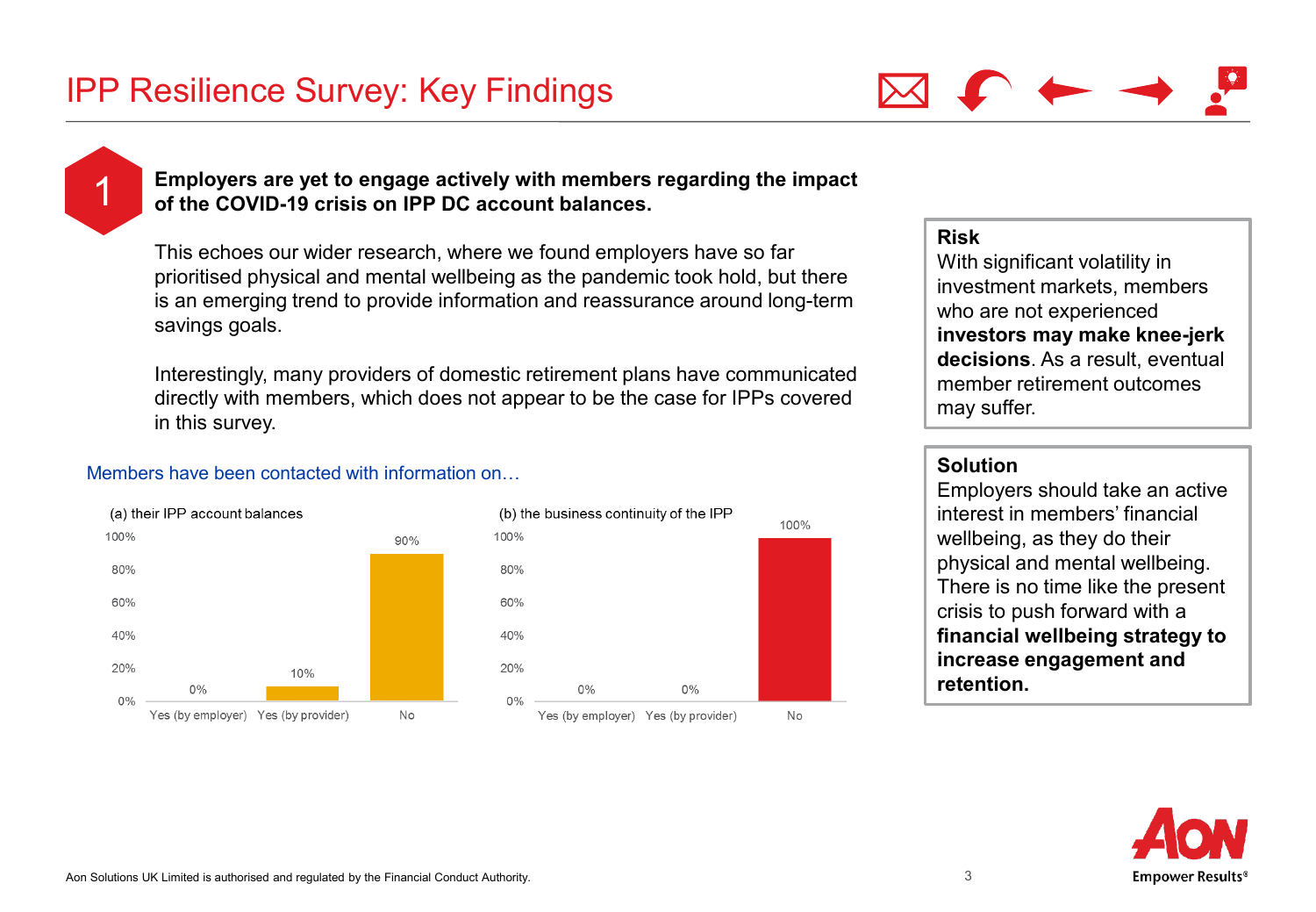

<span id="page-3-0"></span>

### 2 **Most employers have not yet looked to cut costs by reducing contributions to retirement plans.**

Only **21%** of our sample appear to be actively pursuing cost-saving initiatives such as a market review of their IPP, and there is no appetite to shift any of the cost burden to members.

### Specific actions relating to their IPP that survey participants are taking



#### *Note: "Other" included reviewing fund ranges and implementing a wider plan review.*

### **Risk**

Should the economy be slow to recover – or worsen again – employers may **miss valuable opportunities** to control costs and preserve cashflow at a time where cash is critical.

### **Solution**

It is important that employers continue to support their members' long-term savings goals but with the mid- to longterm economic outlook uncertain, employers who **research all their cost-cutting options now**  may reap the rewards later.

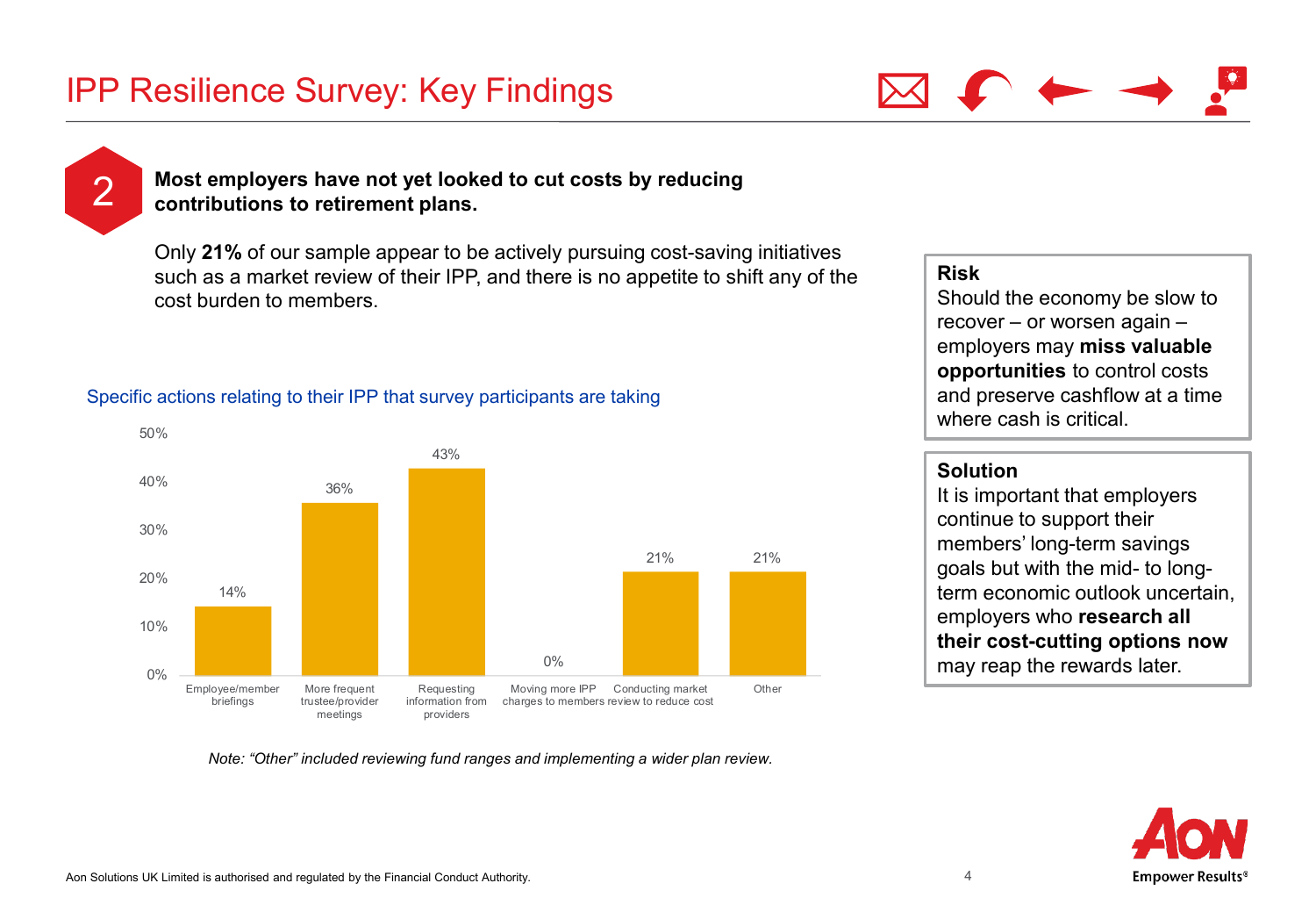

<span id="page-4-0"></span>**3** Members who have suffered a slump in their savings could be left <br> **3** financially exposed at retirement **financially exposed at retirement.**

Of our sample, **50%** of IPPs did not allow retiring members to defer taking benefits beyond normal retirement age. More positively, **86%** of IPPs allow preretirement leavers to defer payout on termination.

**Three-quarters** of plans do not allow access to assets in case of financial hardship, despite flexibilities afforded by an IPP in plan design due to not having tax-approved status in the vast majority of cases.

### Member Options



### **Risk**

With many DC savings values currently lower than expected, **members close to retirement may be forced** into drawing benefits before the markets have a chance to recover, leading to poorer member outcomes.

### **Solution**

Consider reviewing flexibility in the IPP by **allowing leavers to remain invested at retirement**  or by allowing access to DB or DC assets in case of financial hardship through temporary or permanent loss of earnings.

This will typically require amendments to the plan rules.

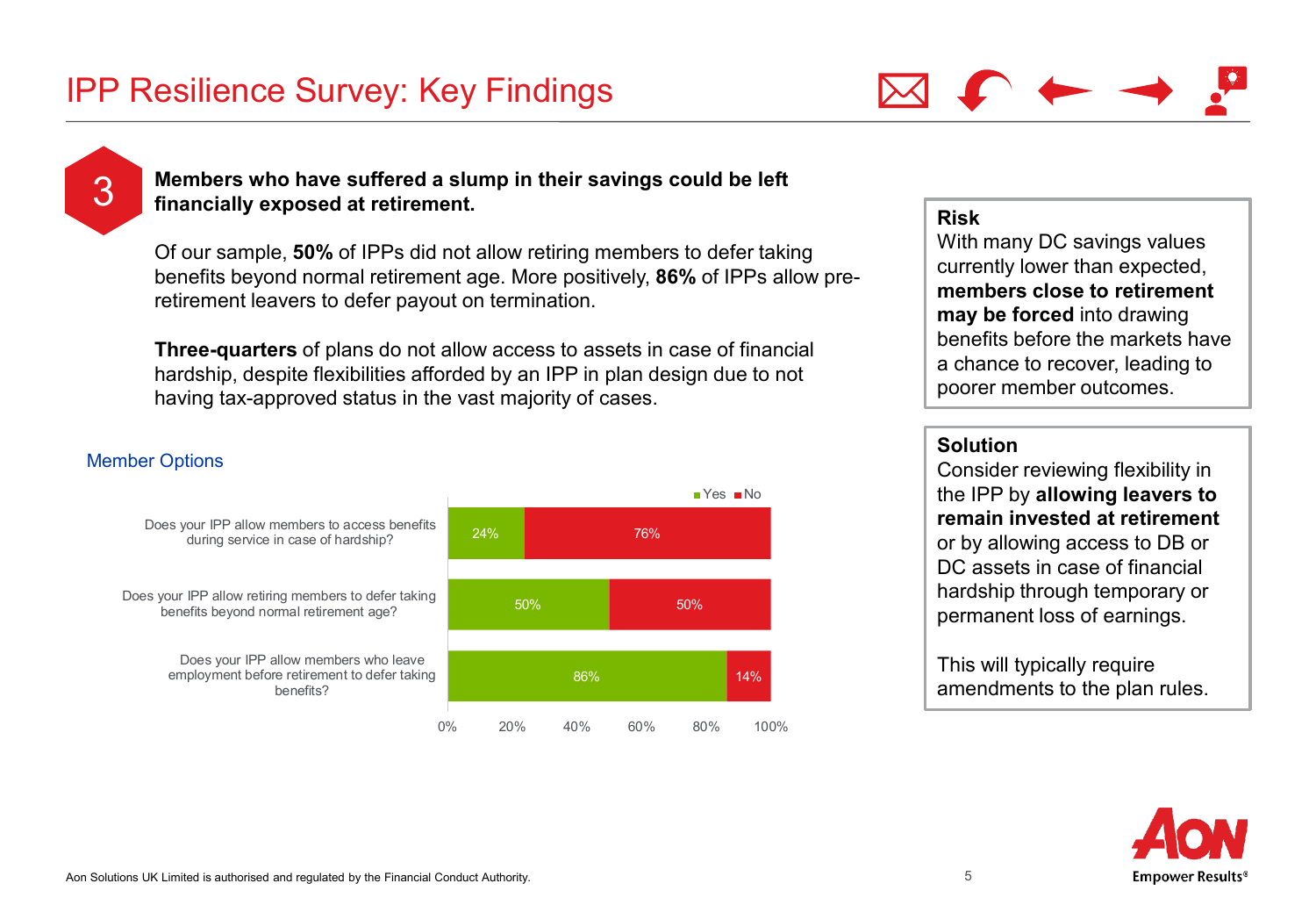

<span id="page-5-0"></span>

### 4 **Much around member behaviours and investment performance remains unknown. This lack of information is a concern.**

Around half of respondents appear not to be actively monitoring investment manager performance or member investment behaviours (including whether members close to retirement are invested in highrisk assets).

### Investment Performance and Member Behaviours



### **Risk**

Failing to understand the investment behaviour of members and how their investments are performing could lead to **poorer member outcomes**.

### **Solution**

**Member communications** (or "nudges") can prompt actions leading to improved member outcomes.

Meanwhile, you can ensure you are giving members the best chance of a good retirement outcome, **by monitoring fund performance** against benchmark and **reviewing default funds/investment strategies** for appropriateness.

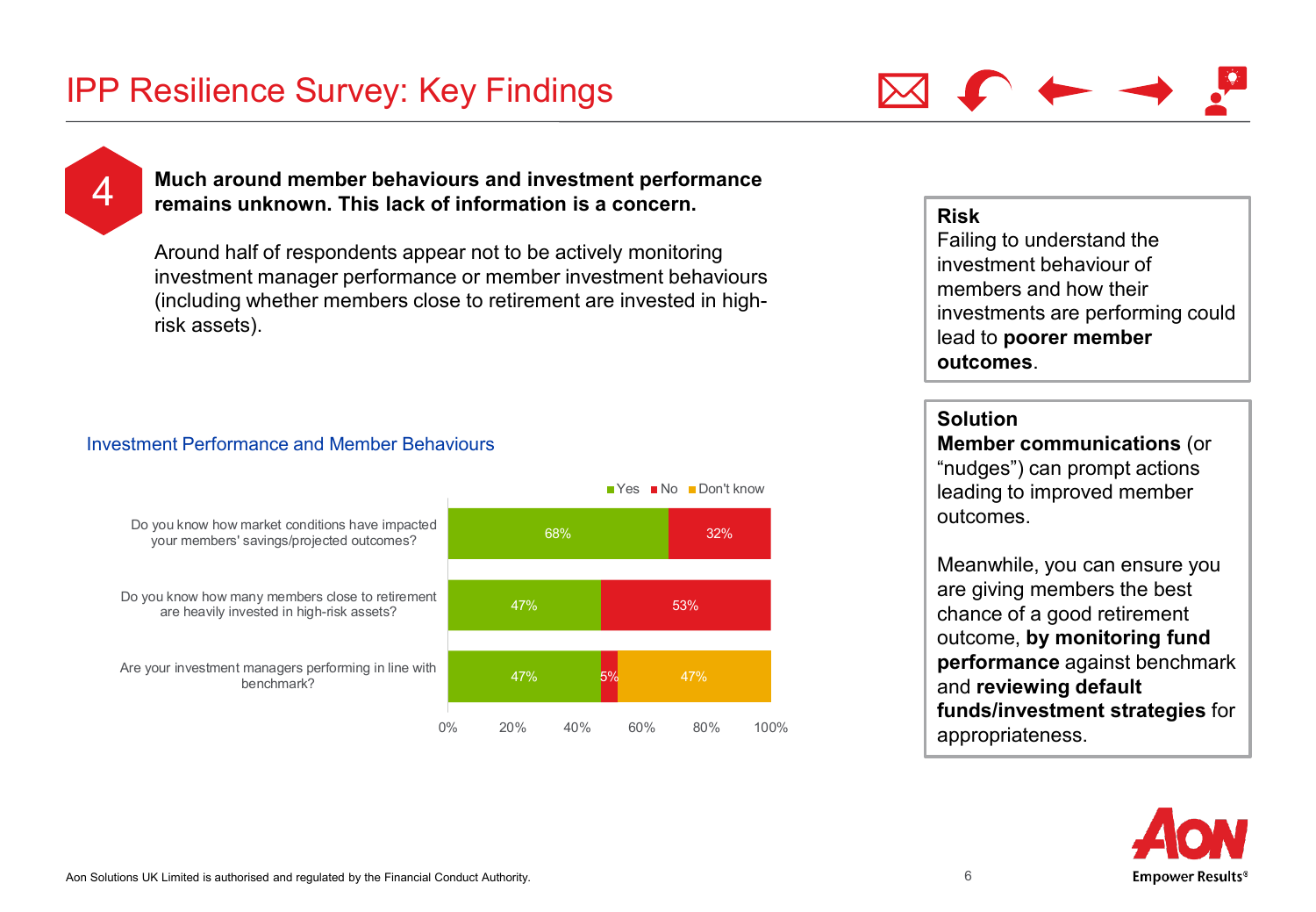

### <span id="page-6-0"></span>**1988 IPP providers are generally performing well against service level agreements.**

Only **9%** of respondents believed their IPP provider was falling short at this time, although nearly **a quarter** were unsure either way. Nearly **half** are unaware of their providers' business continuity measures during a crisis.

### Administration and Business Continuity of IPPs



### **Risk**

Lack of robust business continuity measures within providers means significant risk of interruption in service, leading to **financial risk for members and wasted management time**  for employers.

### **Solution**

Take the opportunity to **review provider business continuity measures** to mitigate potential interruptions in service, which may form part of a longer-term review of governance measures and will increase resilience in the face of future challenges.

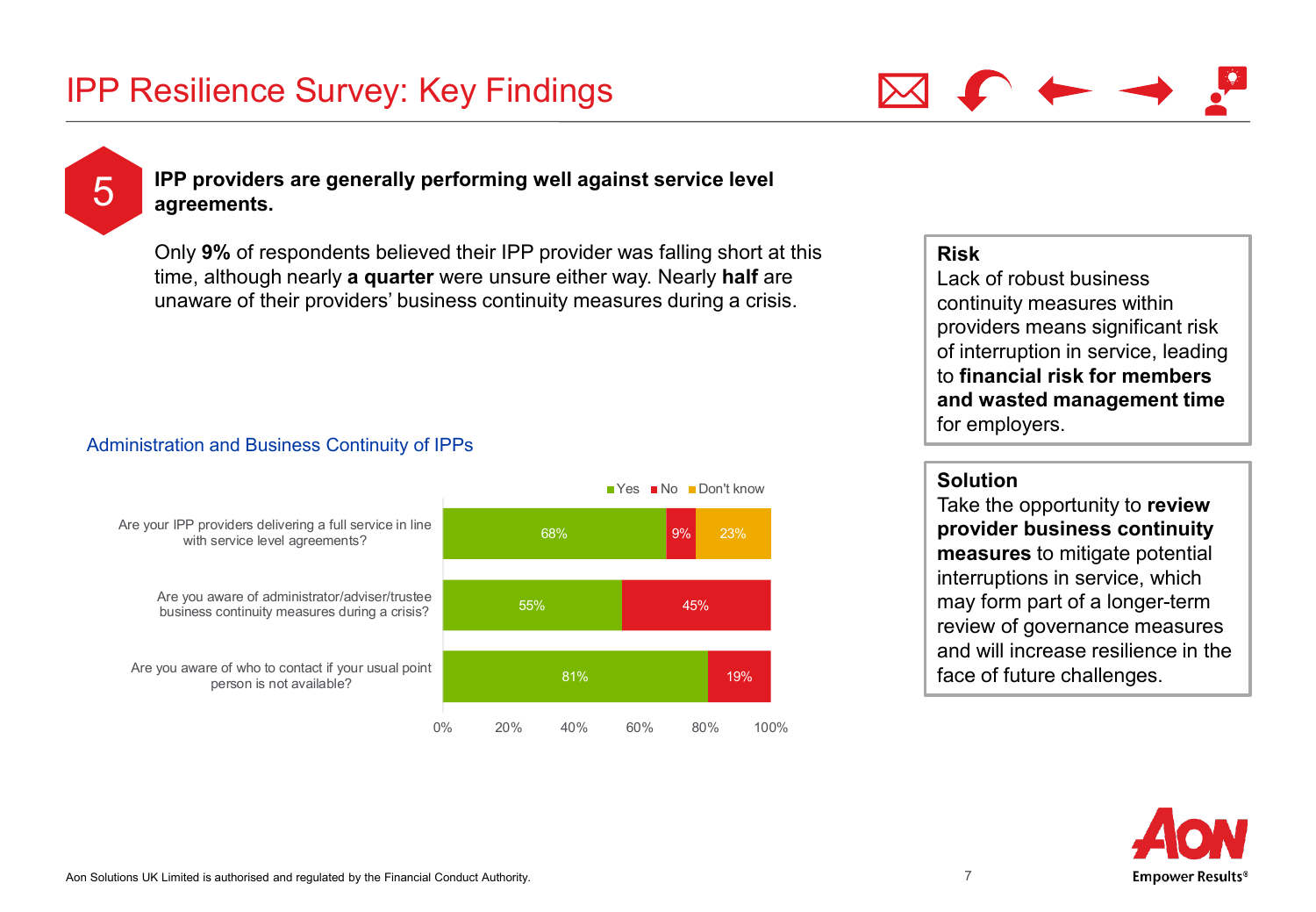## How Can Aon Help?

We have solutions to help employers explore the areas highlighted by the survey findings:

### **Financial Wellbeing Employee Communications**

Employers are yet to engage actively with employees on their IPP account balances.

We provide tailored email communications and deliver customised local/regional webinars designed to help your employees manage personal finances during the COVID-19 crisis.

- COVID-19 is having material impacts on personal finances and savings;
- Each session provides an action plan to support employees to take control and avoid financial stress;
- It also explores what it means for employees' retirement savings and investment choices.

#### **PlanWatch Investment Review**

**Much around member behaviours and investment performance** remains unknown.

We help you set a global DC policy and implement robust, worldclass governance to:

- Improve investment performance and member outcomes;
- Identify opportunities to reduce fees;
- Access market-leading investment governance advice;
- Reduce volatility as members approach retirement to avoid sudden drops in asset values.

### **Governance Review**

Better governance will increase plan resilience to future challenges.

We review your DC, DB or hybrid IPP to:

- Assess alignment with your global benefits strategy and philosophies, as well as market practice;
- Identify areas of plan flexibility which could have a positive impact on employer costs and member outcomes;
- Audit operational processes and plan documentation to mitigate business continuity and vendor service risks.



#### **Global DB/DC Flexibility Assessment**

Employers should know their options for cost savings/deferrals within their wider global plans.

We deliver analysis (based on our wider [DB](https://aon.com/getmedia/cc05c774-4c1b-4047-a08b-61f62bd8a6d2/COVID-19-Global-DB-Flexibility-May-2020-FINAL.aspx) and [DC](https://img.response.aonunited.com/Web/AonUnited/%7Bc6ec23aa-ab31-4846-aa79-54624ce08073%7D_COVID-19_-_Global_DC_Flexibility_-_29_April_2020-1.pdf) study) to help you explore where changes can be made to your DB/DC plans including:

- Opportunities for employers and members to flex/reduce their cash outflows;
- Improved accessibility to draw against DB or DC assets in the event of financial hardship;
- Flexibility to defer benefit payment where account values have fallen.



To discuss any of these solutions, please [contact us.](#page-8-0)

Note that independent tax and legal advice should be sought before implementing any solution.

Aon Solutions UK Limited is authorised and regulated by the Financial Conduct Authority.